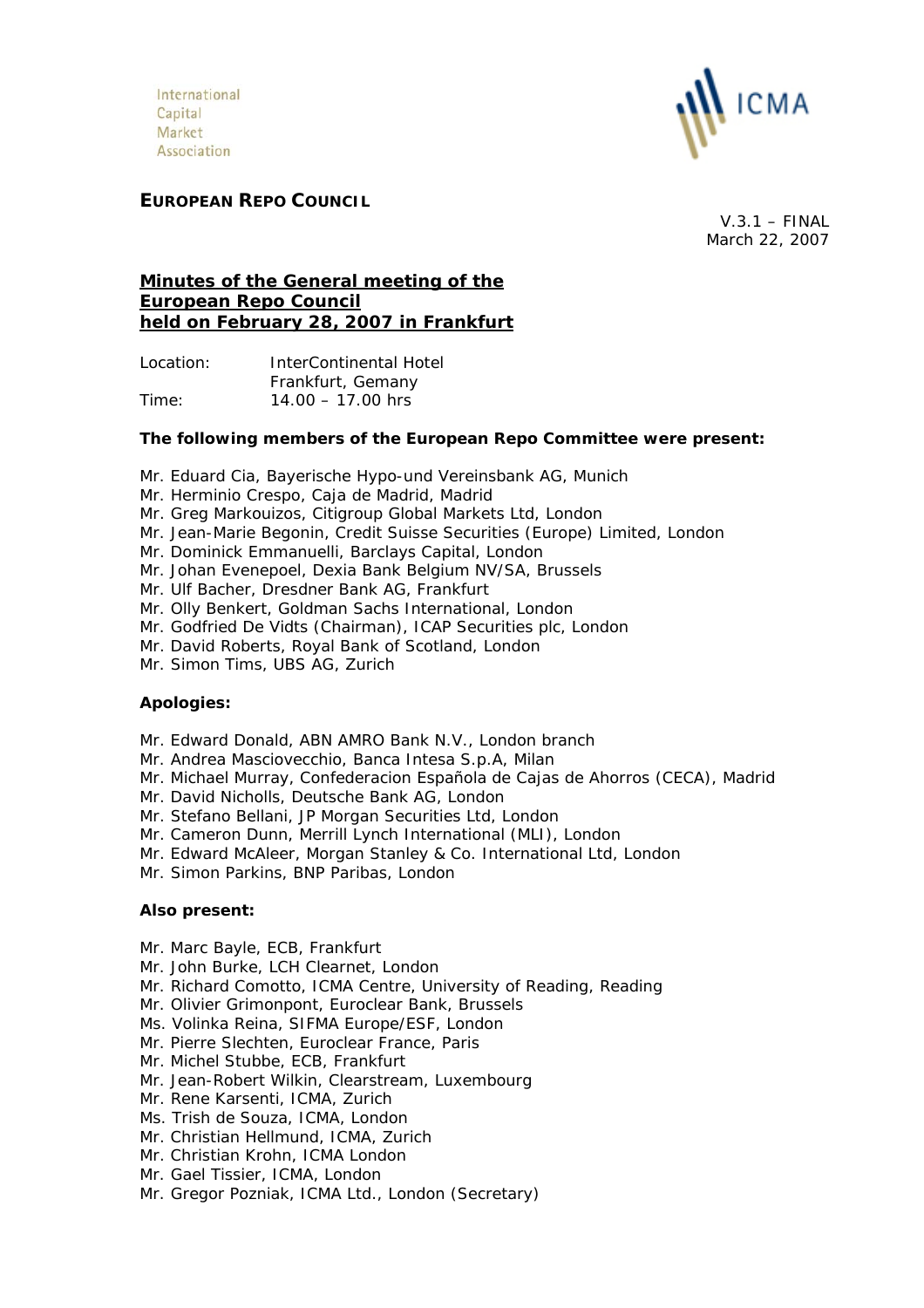#### **The following member firms were represented at the meeting:**

ABN AMRO Bank NV, Amsterdam Banca d'Intermediazione Mobiliare IMI S.p.A., Milan Banco Bilbao Vizcaya Argentaria, SA, (BBVA), Madrid Banco Santander Central Hispano, S.A., Madrid Banque et Caisse d'Epargne de l'Etat, Luxembourg Barclays Capital Securities Ltd, London Bayerische Hypo-und Vereinsbank AG, (HBV), Munich Bayerische Landesbank, Munich BNP Paribas, Paris Caja de Madrid, Madrid Citigroup Global Markets Limited, London Commerzbank AG, Frankfurt Confederacion Española de Cajas de Ahorros (CECA), Madrid Coöperatieve Centrale Raiffeisen-Boerenleenbank B.A. (Rabobank), London Branch Credit Suisse Securities (Europe) Limited, London Daiwa Securities SMBC Europe Limited, London Danske Bank A/S, Copenhagen Deutsche Bank AG, Frankfurt Dexia Bank Belgium NV/SA, Brussels Dresdner Bank AG, Frankfurt (Dresdner Kleinwort) DZ Bank AG Deutsche Zentral-Genossenschaftsbank, Frankfurt Fortis Bank, Brussels GESMOSA-GBI VSA, Madrid Goldman Sachs International, London ICAP Securities Limited, London ING Bank N.V., Amsterdam JP Morgan Securities Ltd, London KBC Bank NV, Brussels Landesbank Baden-Wuerttemberg, Stuttgart Man Financial Limited, London Morgan Stanley & Co International Ltd, London National Bank of Greece SA, Athens Nomura International Plc, London Royal Bank of Canada Europe Limited, London Société Générale S.A., Paris The Royal Bank of Scotland Plc, London UBS AG, Zurich WestLB AG, Dusseldorf

#### **The following member firms were not represented at the meeting:**

Aurel Leven Securities, Paris Banca Caboto S.p.A., Milan Banca Intesa S.p.A., Milan Banca Monte dei Paschi di Siena S.p.A., Milan Banca Nazionale del Lavoro S.p.A., Rome Bank Julius Bär & Co. AG, Zurich Bank Austria Creditanstalt AG, Vienna Bear, Stearns International Limited, London CALYON, Paris Canadian Imperial Bank of Commerce (CIBC), London branch HBOS Treasury Services plc, London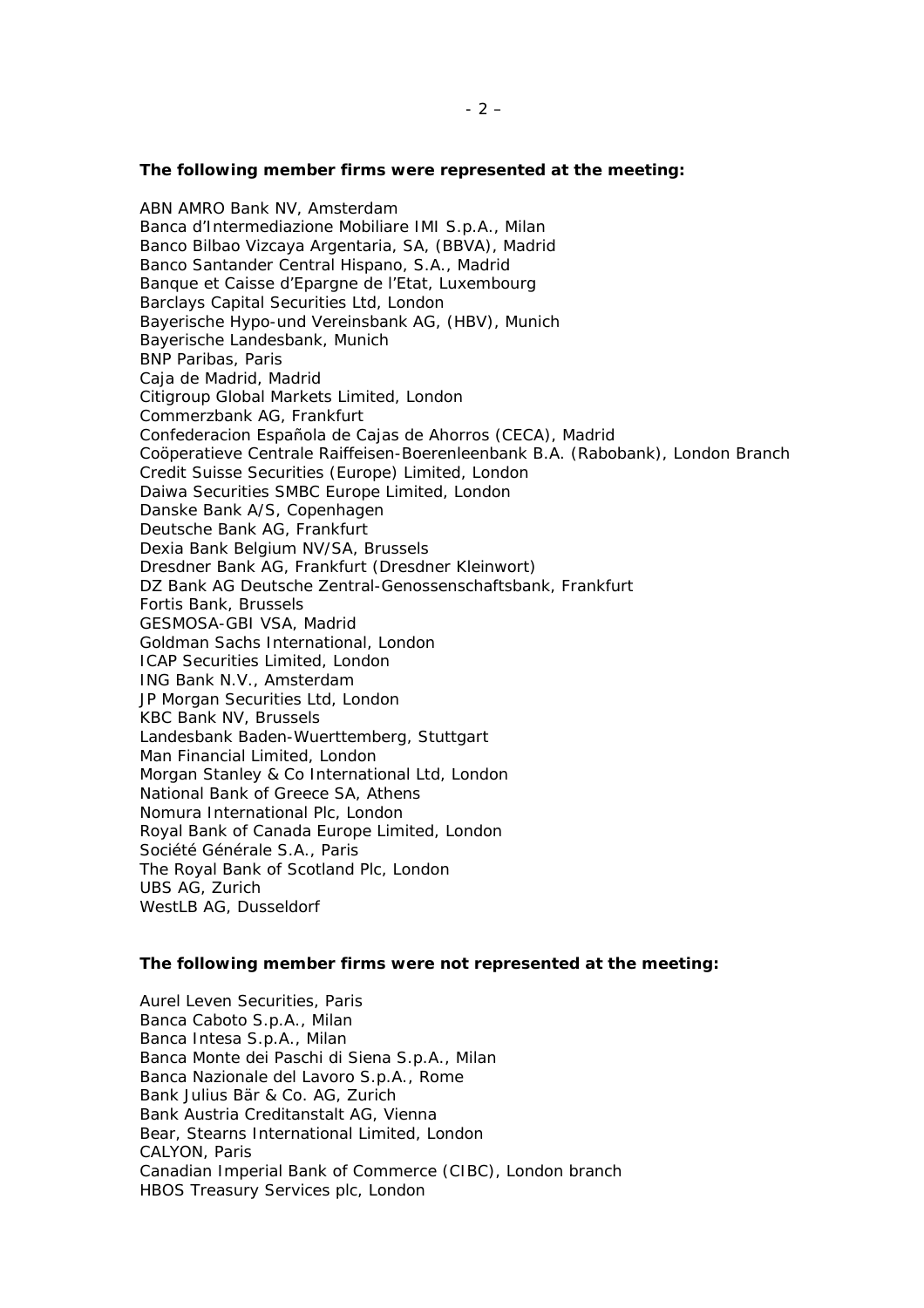HSBC Bank Plc, London HSBC France, Paris ING Belgium SA/NV, Brussels IXIS Corporate & Investment Bank, Paris Kredietbank S.A. Luxembourgeoise, Luxembourg Lehman Brothers International (Europe), London Lloyds TSB Bank plc, London Merrill Lynch International, London Mitsubishi Securities International plc, London Mizuho International PLC, London MPS Finance Banca Mobiliare S.p.A., Siena NIB Capital Bank N.V., The Hague Raiffeisen Zentralbank Oesterreich AG, Vienna UniCredit Banca Mobiliare S.p.A., Milan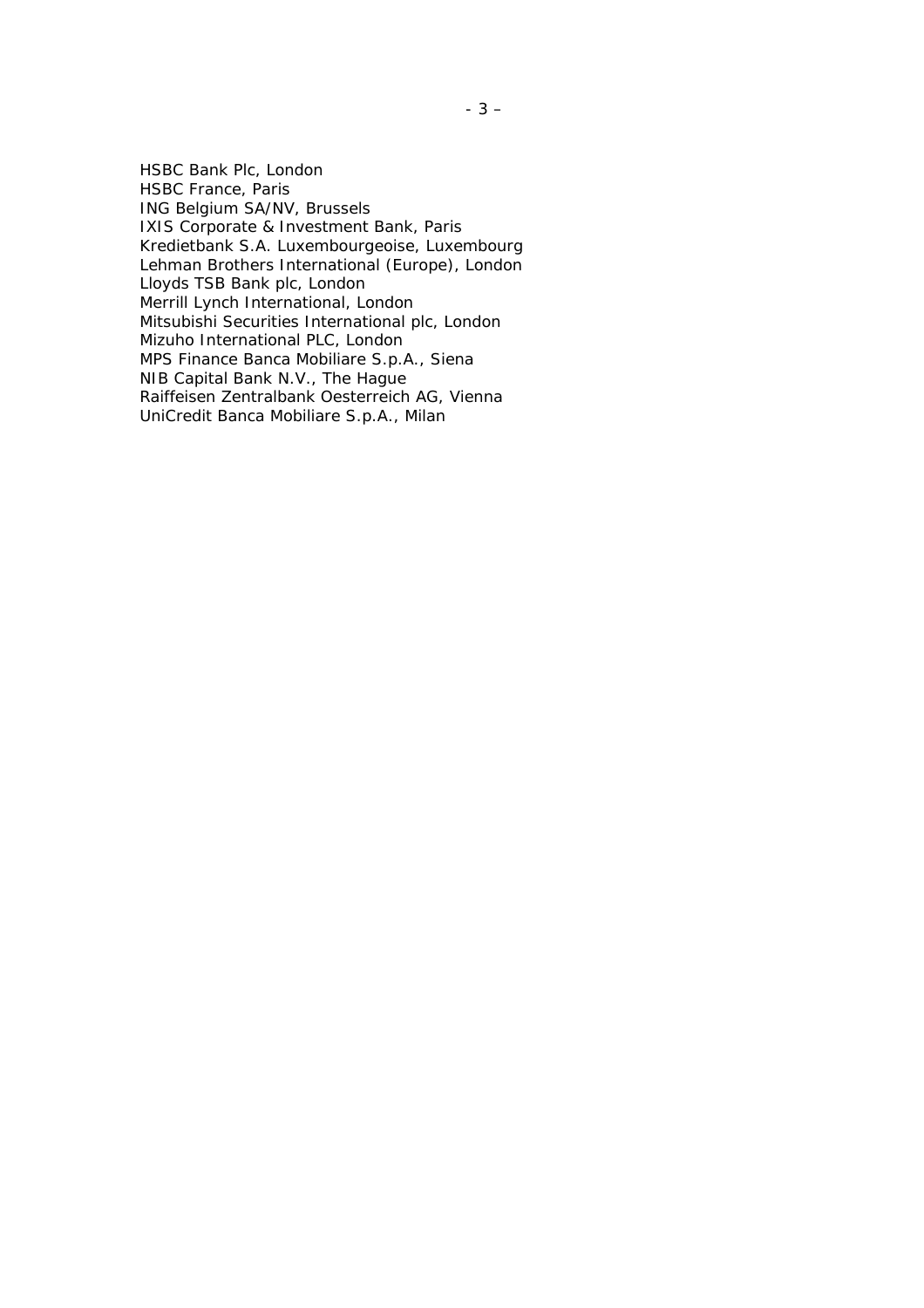## **1. Opening of the meeting by the chairman of the European Repo Committee (ERC committee)**

 The Chairman, Godfried De Vidts, first welcomes the Council members, observers and guests and thanks JPMorgan for kindly hosting the meeting. Later in the meeting, he also welcomes René Karsenti, Executive President of ICMA.

The Chairman underlines that the half-yearly General Meetings of the Council are designed to provide the repo and wider community with information about developments in the market. He informs the meeting that a further ICMA member has joined the European Repo Council which now consists of 63 member firms.<sup>[1](#page-3-0)</sup>

He updates the meeting on the work of the ERC Committee over the past half year and refers to several presentations on the agenda. In addition, he makes reference to the earlier decision by the ERC to accept all Government bond debt from Euro in-zone countries as constituents of the EuroGC baskets. As a consequence, Slovenian Government bonds and bills have been included in the ERC Council acceptable general collateral (GC) list with effect from January 1, 2007. The Chairman shows two slides which display the current composition of this list. His presentation is attached as  $\lambda$ nnex 1.<sup>[2](#page-3-1)</sup>

## **2. Approval of the minutes of the ERC general meeting held on October 4, 2006 and dated November 6, 2006**

 The minutes of the ERC general meeting held in London on October 4, 2006 and dated November 6, 2006 are unanimously approved. They had been sent out to ERC members and are available from the ICMA website at [www.icma-group.org/international1/minutes.html](http://www.icma-group.org/international1/minutes.html).

## **3. Update on GMRA issues**

 $\overline{a}$ 

The Chairman asks Mr. Christian Hellmund of ICMA's legal department in Zurich to provide the meeting with the regular update on GMRA-related matters. Mr. Hellmund informs participants as follows:

#### 2006/7 GMRA legal opinions updating exercise

ICMA is about to finalise the annual GMRA legal opinions update exercise for 2007. Consistent with the timetable in previous years, ICMA intends to publish the updated opinions on its website at the end of March /beginning of April 2007. Commencing this year, ICMA will, in addition to the clean versions of the updated opinions, publish blacklined versions of the updated opinions that track the amendments to the opinions (initial or updated) published in the immediately preceding year.

<span id="page-3-0"></span><sup>&</sup>lt;sup>1</sup> The complete list of ERC members is on [www.icma-group.org/international1/european.html.](http://www.icma-group.org/international1/european.html)<br><sup>2</sup> The list is also available from your impartuup ara/contant/international1/repe.documentation

<span id="page-3-1"></span><sup>&</sup>lt;sup>2</sup> The list is also available from [www.icmagroup.org/content/international1/repo\\_documentation.html](http://www.icmagroup.org/content/international1/repo_documentation.html).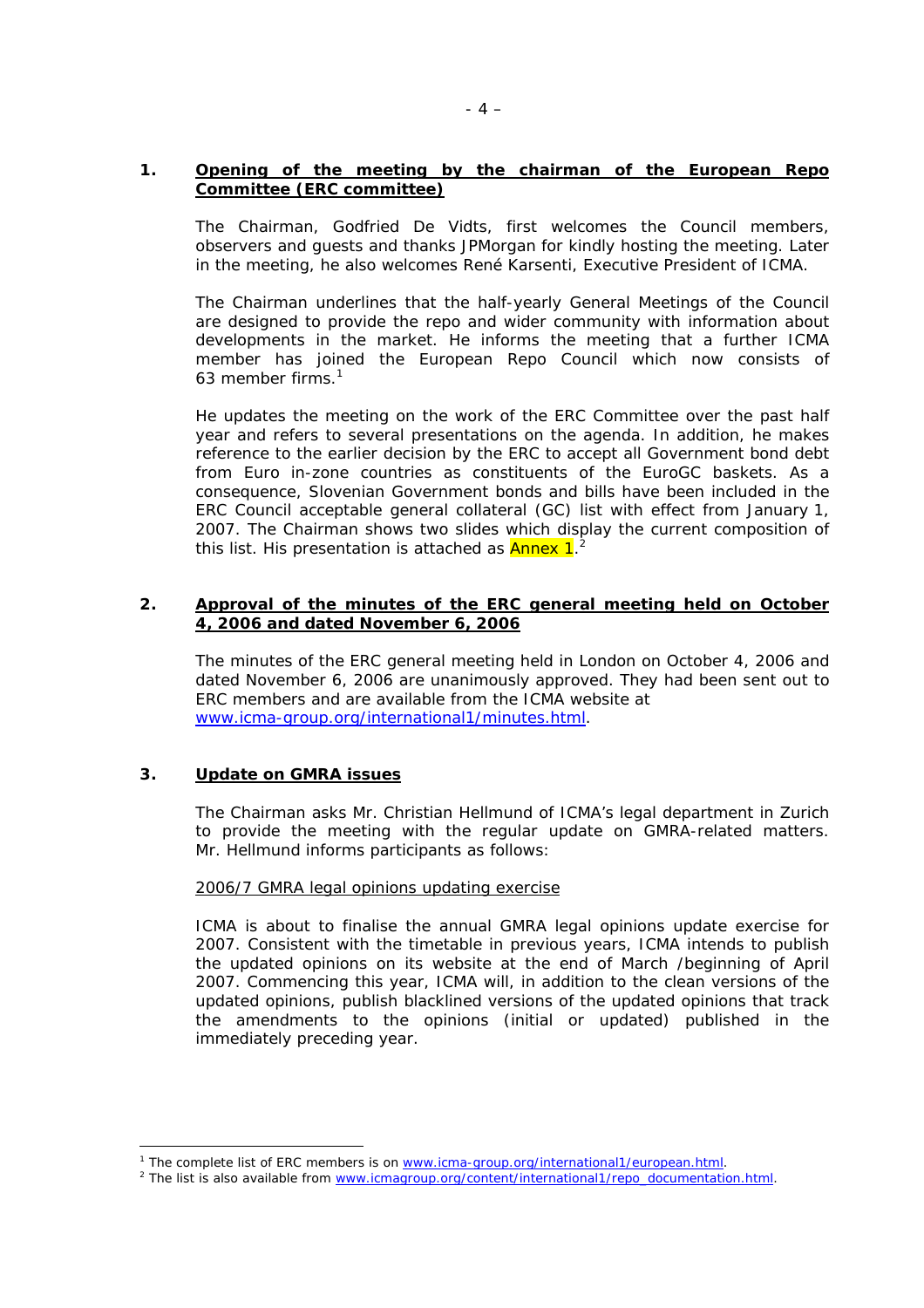#### New opinions

Revised drafts of new opinions for Slovakia, Slovenia and Croatia are currently being reviewed by ICMA. The opinions for these jurisdictions are expected to be published on ICMA's website as part of the 2007 GMRA legal opinions update exercise at the end of March / beginning of April 2007. With respect to Israel an initial draft opinion has been provided by local counsel and is currently being reviewed by ICMA's counsel.

ICMA is still in the process of establishing with local counsel whether clean opinions can be obtained for **Dubai**, **Oman** and **Qatar**. Subject to respective confirmations from local counsel and acceptable costs, ICMA will commission legal opinions on the GMRA for these jurisdictions.

Mr. Hellmund reports that at its last meeting, the ERC committee has concluded that there is sufficient market interest for an opinion for India and opinions for the remaining UAE jurisdictions (other than Abu Dhabi for which an opinion already exists and Dubai for which ICMA is currently establishing whether a clean legal opinion can be obtained). Subject to respective confirmations from local counsel and acceptable costs, ICMA will commission legal opinions on the GMRA for these jurisdictions. Finally, he reports that ERC committee is currently establishing whether there is sufficient market interest to obtain a legal opinion for **Anguilla**.

In relation to Malaysia, Romania and Russia ICMA is continuing to monitor legal developments with a view to ascertaining at what stage a clean opinion can reasonably be expected for each of these jurisdictions.

Mr. Hellmund's presentation giving the geographical overview of GMRA legal opinions is attached as **Annex 2** to these minutes.

#### Russia

In response to a question by the Chairman about the legal situation in Russia with regard to repos, Mr. Hellmund explains that ICMA understands from local counsel that concerns remain regarding the risk of re-characterisation of repos as secured loans. In addition, there is a significant risk that arrangements for netting under a master agreement will not be upheld upon insolvency of a Russian counterparty as an attempt to circumvent the general prohibition of insolvency set-off under Russian bankruptcy laws. Russian bankruptcy laws are likely to apply and will override the governing law of the GMRA in bankruptcy proceedings. At this stage it is therefore not possible to obtain a clean legal opinion for Russia.

Combination of the legal opinions seeking/updating exercises conducted separately by ICMA in relation to the GMRA and by the SLRC netting subgroup and ISLA in relation to the various standard securities lending agreements

The discussions between ICMA, SIFMA, the SLRC netting subgroup and ISLA concerning a possible combination of the legal opinions seeking/updating exercises conducted separately by ICMA (jointly with SIFMA for some jurisdictions) in relation to the GMRA and by the SLRC netting subgroup and ISLA in relation to the various standard securities lending agreements (GMSLA, OSLA, GESLA) are progressing. The discussions between the abovementioned associations are ongoing.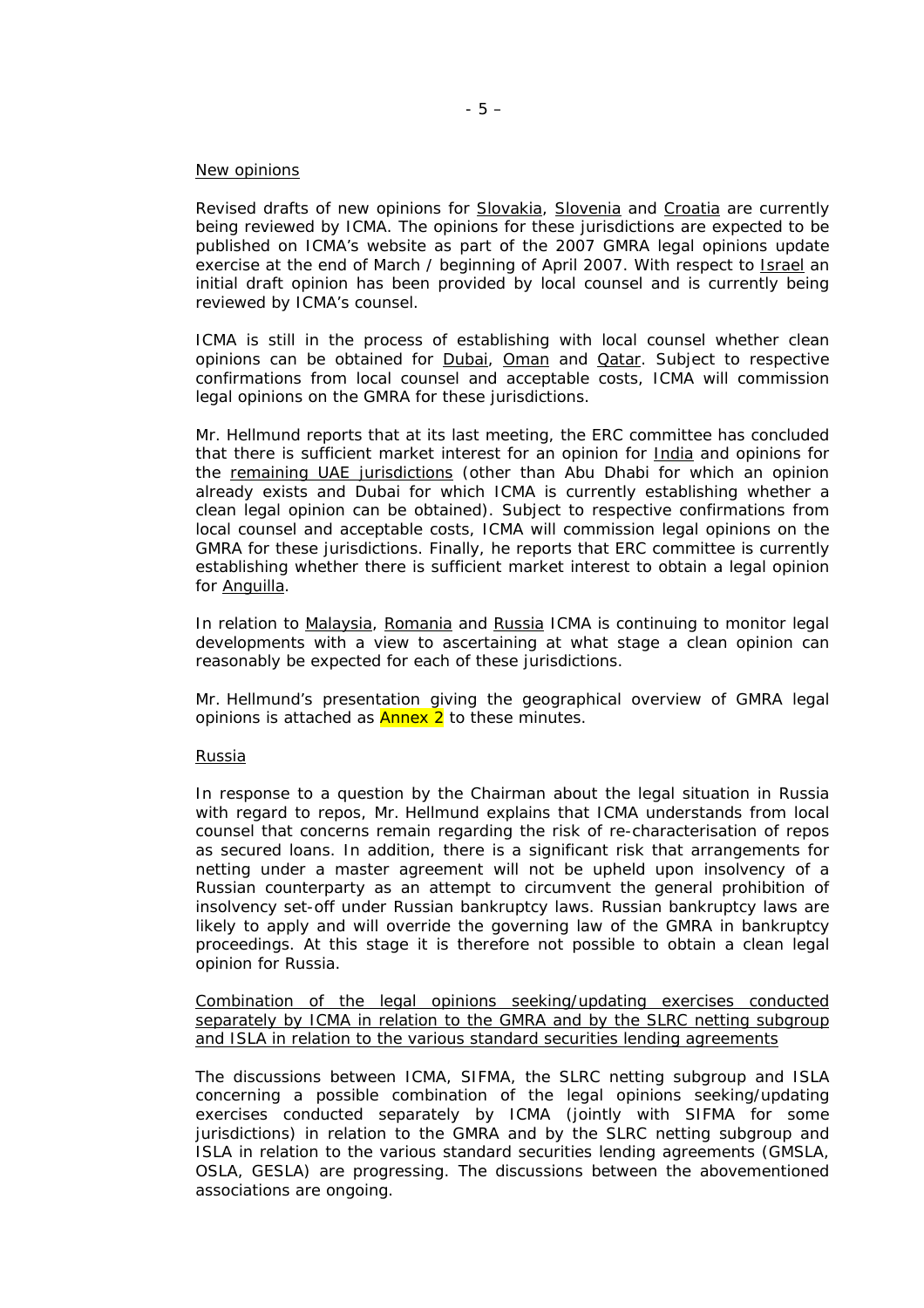### **(3.a.) ICMA Competition Law Guidelines**

With the permission of the Chairman, Mr. Hellmund presents to the Council the new ICMA Competition Law Guidelines: Recognising the importance of compliance with all relevant competition laws in relation to ICMA activities, ICMA has – in collaboration with Freshfields Bruckhaus Deringer – developed a set of such guidelines. Their purpose is to help ICMA and its members to ensure, so far as possible, that in the context of discussions relating to organisational or market-related activities under the auspices of ICMA (including discussions held at general meetings, meetings of the ICMA board, councils, committees, subcommittees or of any other ICMA group, including ICMA staff) all those involved are aware of the relevant competition laws (primarily those of the European Union) and have received guidance on how to observe those laws in practice. He informs that the guidelines are available in the legal section of ICMA's website: [https://www.icmagroup.org/content/legal1/icma\\_competition\\_law.html](https://www.icmagroup.org/content/legal1/icma_competition_law.html)

### **4. Election to the European Repo Committee**

The chairman introduces the following 24 candidates standing for election at the meeting to fill the 19 vacancies on the ERC committee.

| Ulf Bacher               | Dresdner Bank AG, Frankfurt                                  |
|--------------------------|--------------------------------------------------------------|
| Tony Baldwin             | Daiwa Securities SMBC Europe Ltd., London                    |
| Jean Marie Begonin       | Credit Suisse Securities (Europe) Ltd.                       |
| Stefano Bellani          | J. P. Morgan Securities Ltd., London                         |
| Olly Benkert             | Goldman Sachs International, London                          |
| Sylvain Bojic            | Société Générale S.A., Paris                                 |
| Eduard Cia               | Bayerische Hypo- und Vereinsbank AG, Munich                  |
| Herminio Crespo          | Caja de Madrid, Madrid                                       |
| Mark Dearlove            | Barclays Capital Securities Ltd., London                     |
| <b>Godfried De Vidts</b> | ICAP Securities Ltd., London                                 |
| <b>Edward Donald</b>     | ABN AMRO Bank N.V., London branch                            |
| Cameron Dunn             | Merrill Lynch International (MLI), London                    |
| Johan Evenepoel          | Dexia Bank Belgium NV/SA, Brussels                           |
| Eric Lepore              | Deutsche Bank AG, London branch                              |
| Grigorios Markouizos     | Citigroup Global Markets Limited, London                     |
| Andrea Masciovecchio     | Banca Intesa S.p.A., Milan                                   |
| Ed McAleer               | Morgan Stanley & Co International Ltd.                       |
| Dina Noëlle              | Coop. Centr. Raiff.-Boerenleenbank (Rabobank), London branch |
| Simon Parkins            | BNP Paribas, London branch                                   |
| David Roberts            | Royal Bank of Scotland, London                               |
| Michel Semaan            | Nomura International plc, London                             |
| Luis Soutullo            | Confederacion Española de Cajas de Ahorro, Madrid            |
| Simon Tims               | UBS AG, Zurich                                               |
| Stefaan Van de Mosselaer | Fortis Bank, Brussels                                        |
|                          |                                                              |

Subsequently Mr. Pozniak explains the election procedure pursuant to ICMA rule 1014, and refers the Council to the detailed instructions on the ballot form, which had been sent to each Council member on February 14, 2007. He states that 38 member firms are represented at the meeting and that therefore the required quorum is present.

Thereafter, the ERC Council member representatives attending the meeting cast their votes by using the ballot form, which is again distributed at the meeting.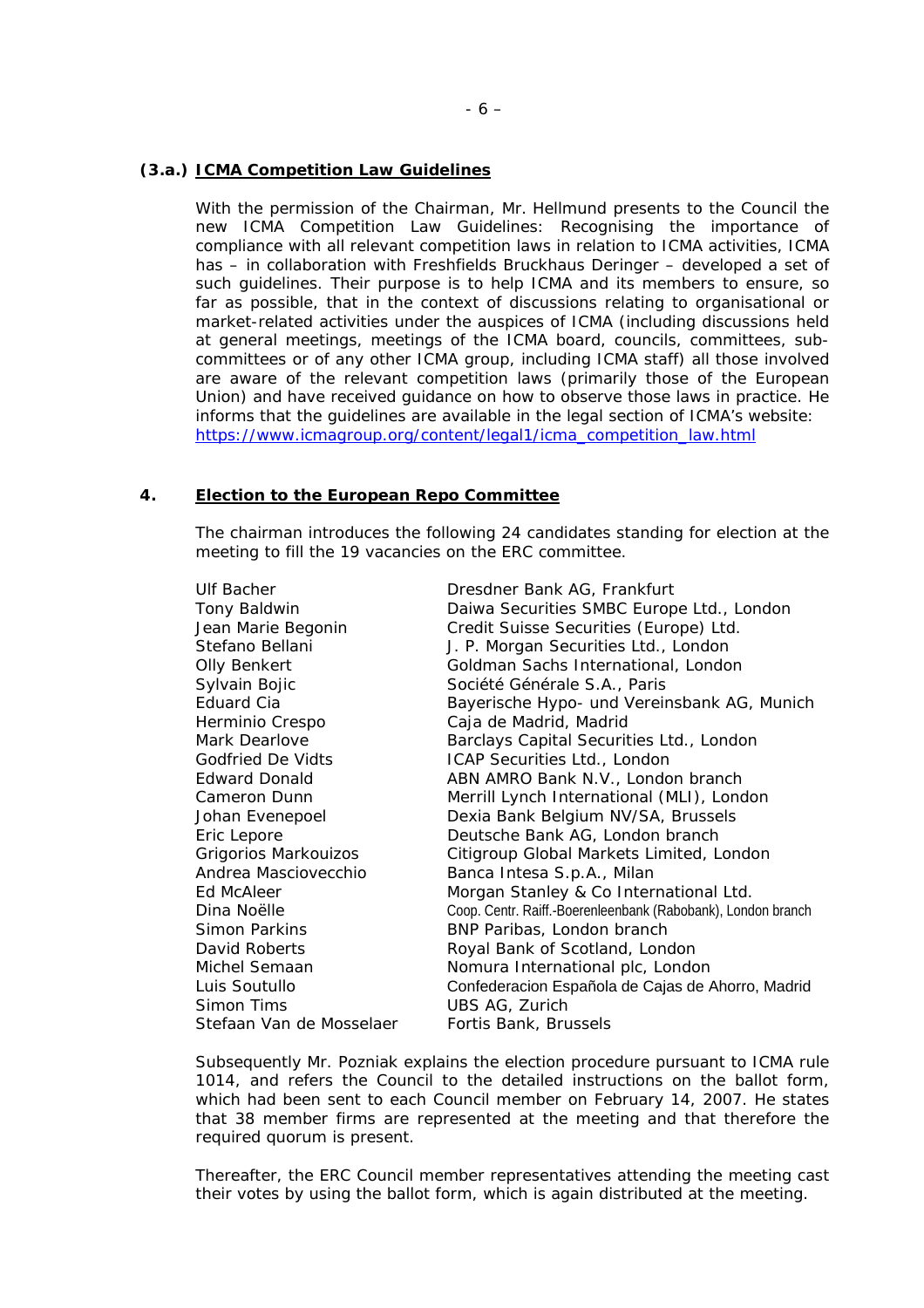## **5. ERC Recommendations**

The presentation by Mr. Cia (HVB) is attached as **Annex 3** to the minutes.

Mr. Pozniak adds that the two best practices presented by Mr. Cia are responses by the ERC Committee to questions from and uncertainties in the market. The best practice for the determination of rates for EONIA-based repos<sup>3</sup> had in fact already been established in 2004/2005 but will only now be published on the ICMA website.

With regard to the clarification of the market practice for the calculation of interest in the case of floating-rate repos based on EONIA, Mr. Cia emphasises that the market practice now established by the ERC Committee (i.e. using the simple average) constitutes only one possibility for the calculation of such rates. Other methods (e.g. compound calculation) may always be agreed upon between parties and may be used, but should expressly be mentioned. He also says that the best practice as now published also recommends that the method applied be mentioned in the confirmation.

The ERC Council is requested to take note of the two best practices which have been published on the webpage [www.icmagroup.org/content/international1/repo\\_documentation.html.](http://www.icmagroup.org/content/international1/repo_documentation.html)

# **6. ERC Operations Group**

 $\overline{a}$ 

The Chairman conveys the apologies of Mr. Roger Moran (Credit Suisse) and Mr. Jonathan Bury (Goldman Sachs), Chair and Vice-Chair respectively of the ERC Operations Group. He undertakes to give an overview of the activities of this group that had been established in autumn 2006 and that has held three meetings since its foundation.

#### Interoperability between ICSDs

As the result of continuous discussions between the ICSDs and users, further improvements are continuously being made to the day-time bridge. An extension of the instruction deadline effective March 5, helps, but is only one small step. The Group sees a particular necessity to improve the "confirmation of settlement" timing between the two CSDs, even if full synchronisation may not be achievable.

#### Interoperability with a view to tri-party business

Following a meeting with Euroclear Bank, Clearstream Luxembourg, and LCH.Clearnet, Euroclear and LCH.Clearnet have sent response letters and CBL has done so only immediately before the ERC Council meeting. Representatives from the Group have had an "educational" meeting with Euroclear to discuss triparty interoperability issues.

<span id="page-6-0"></span><sup>&</sup>lt;sup>3</sup> For further information see also the minutes of the ERC Council general meeting on March 17, 2005, which can be found on [www.icmagroup.org/content/international1/minutes.html.](http://www.icmagroup.org/content/international1/minutes.html)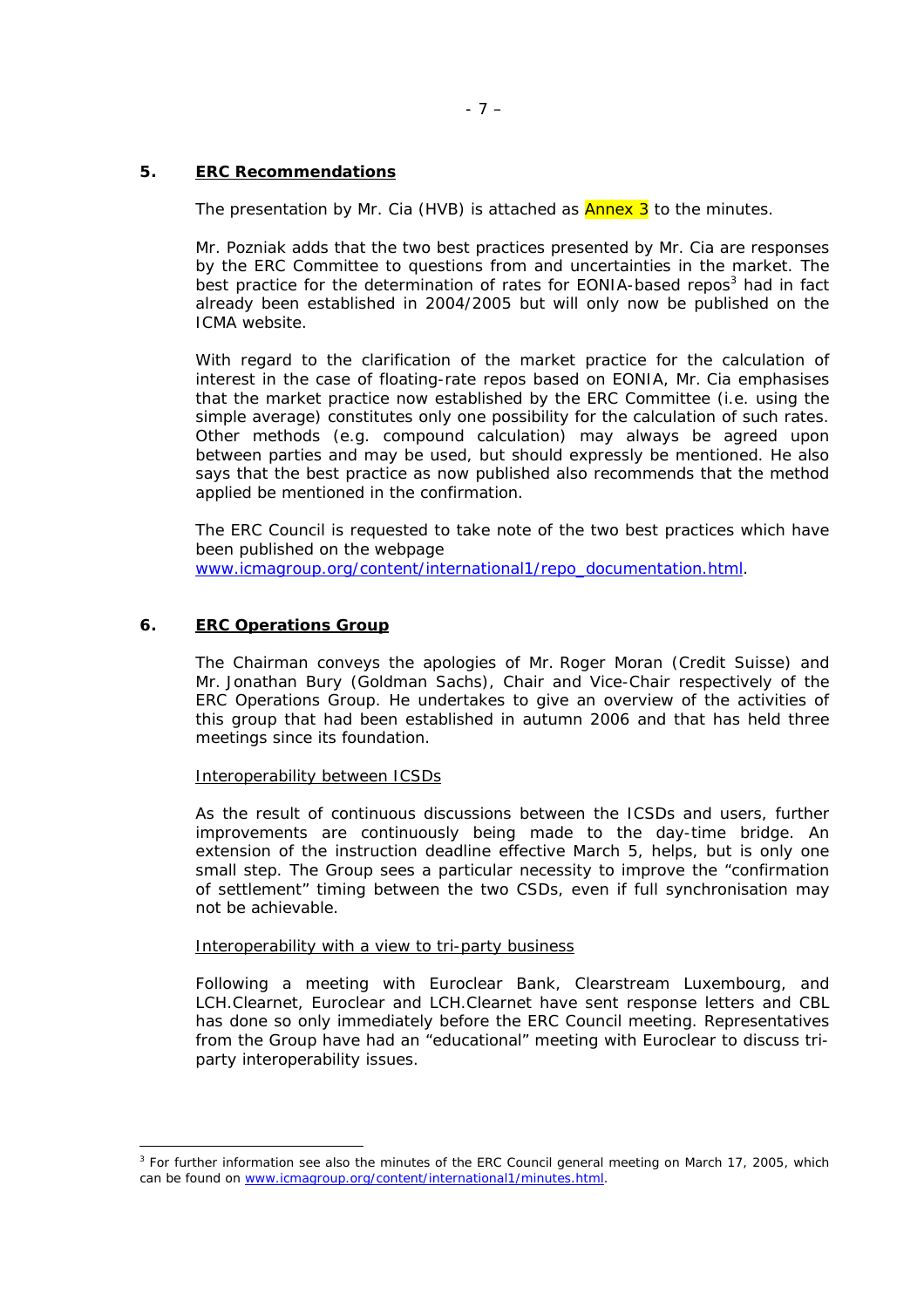#### TARGET2-Securities

Mr. De Vidts mentions that the Chairman of the Operations Group, Mr. Moran, is a regular invitee to the ECB's tri-party discussions on the T2S project. The Operations Group shares the views generally expressed in the industry discussion, acknowledging that the T2S project could be a positive step towards harmonisation and removal of barriers in European cross-border settlement, but that key questions around scope, governance, and costs require further intense discussion to confirm this potential.

The Chairman refers to the presentation to be given later in the meeting by Mr. Bayle.

#### Euroclear business model

At the suggestion of Mr. Moran, the Group has agreed to analyse Euroclear's business model service description paper on "Securities financing and settlement windows". The Chairman of the Group is collecting comments from the firms represented in the Group

#### ICMA TRAX2 for repos

The Group had received a presentation and subsequent updates from ICMA on TRAX2 and has noted that six members are now live and active on TRAX2 Repo. The Group has also noted that costs (fees) for TRAX2 are currently being reviewed by the ICMA Board.

#### CESAME

 $\overline{a}$ 

The Group has received an update on the work of the European Commission's CESAME Group.

In this context, Mr. De Vidts mentions that the mandate of the CESAME Group will run out in mid-2008. He refers to the recent CESAME meeting on February  $12<sup>4</sup>$  where ICMA had also given a presentation of TRAX2 as a tool to address Barrier 6 (divergences on settlement cycles)<sup>5</sup>. Mr. De Vidts explains that cooperation on Barriers 4 and 7 continues with ECSDA and the EPDA (with these other organisations in the lead) as it does on the issues of T2S and the Code of Conduct for Clearing and Settlement.

Mr. de Vidts finally mentions that the Operations Group will meet again before the next meeting of the ERC Committee.

### **7. Sterling money market reform: experience of the first nine months**

The planned presentation by Mr. Kieren Wright is not being held as Mr. Wright has left the Bank of England. However, a presentation will be scheduled for the next meeting of the ERC Council.

<span id="page-7-0"></span><sup>&</sup>lt;sup>4</sup> See [ec.europa.eu/internal\\_market/financial-markets/clearing/cesame\\_en.htm.](http://ec.europa.eu/internal_market/financial-markets/clearing/cesame_en.htm)

<span id="page-7-1"></span><sup>&</sup>lt;sup>5</sup> See ec.europa.eu/internal\_market/financial-markets/docs/cesame/giovannini/20070212-icma\_en.pdf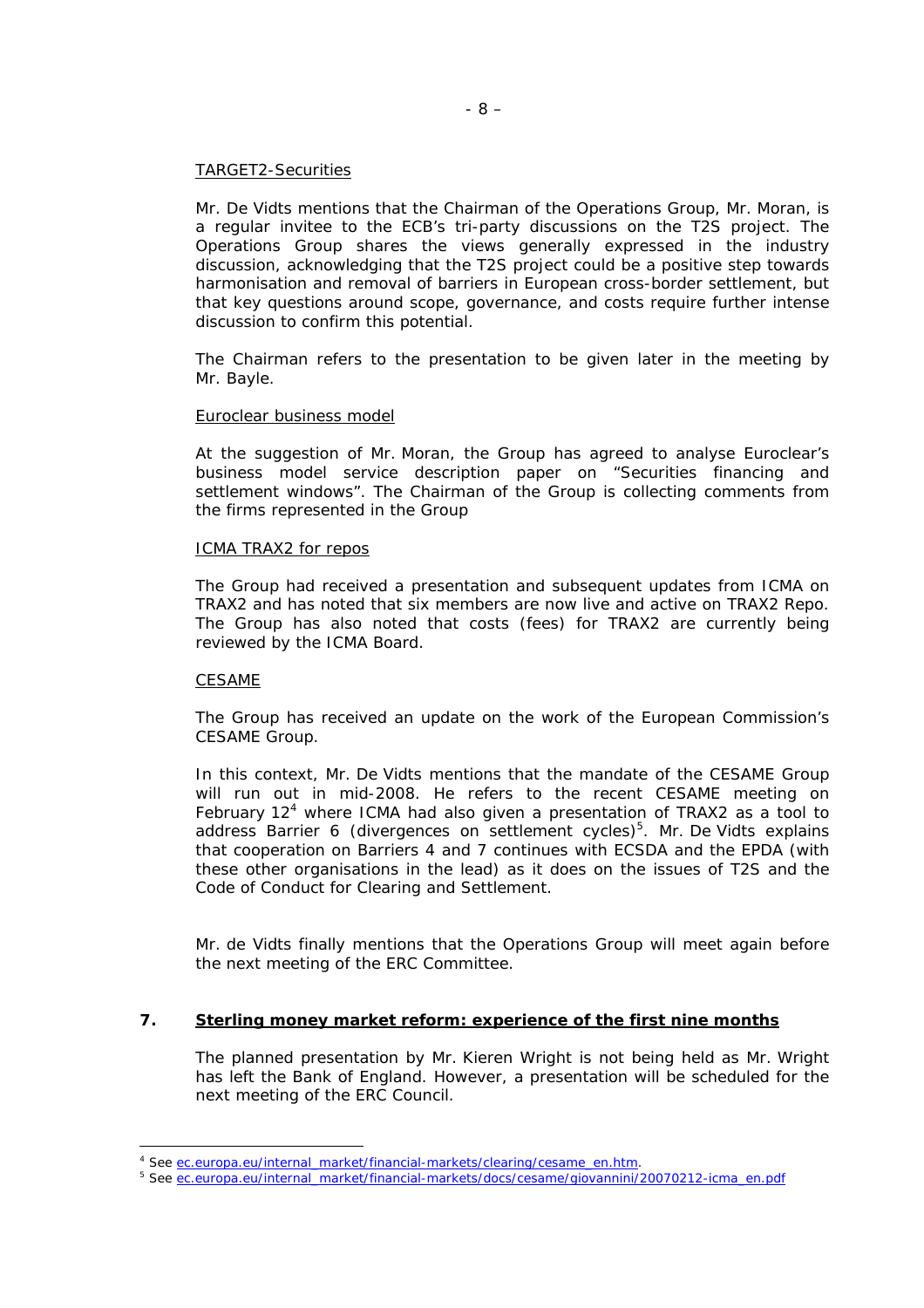### **8. Update on developments in the French settlement system**

The presentation by Pierre Slechten, CEO, Euroclear France is attached as Annex 4 to the minutes.

### **9. ABS/MBS pricing – an update from the European Securitisation Forum**

The Chairman reminds the Council that there had been issues in the repo market with the use of asset-backed and mortgage-backed securities as collateral because reliable pricing of these securities on a daily basis is difficult. ESF has been working with information providers and statistics show that the market is starting to provide reliable and accessible pricing.

He reports that MARKIT claim to report daily prices on 4,750 securities (Febr 2007; even though prices do not change much over time), FT Interactive has had prices (Feb 2007) for 1,444 securities (974 RMBS, 104 CMBS, 366 ABS), and Bloomberg has priced some 7,000 of such securities in mid-December (although possibly not on a daily basis). Of these latter, just under 2,000 are AAA-rated, and over 1,000 have more than three prices.

### **10. ECB TARGET2-Securities project**

 $\overline{a}$ 

Mr. Bayle, Deputy Head of the Market Infrastructure Division of the ECB gives an overview of the TARGET2-Securities project.<sup>[6](#page-8-0)</sup> Throughout his presentation, he refers extensively to the respective webpages of the ECB which can be found at [www.ecb.int/paym/market/secmar/integr/html/index.en.html](http://www.ecb.int/paym/market/secmar/integr/html/index.en.html) and recommends that Council members visit the pages to obtain information about the project.

He reports that two so-called "tri-party meetings" involving central banks, CSDs, and market participants have taken place in Frankfurt on December 19/20 and January15.<sup>7</sup> He refers to the respective conclusions of the recent ECOFIN meetingof Finance Ministers<sup>8</sup> and to two letters with comments from ECSDA<sup>9</sup> (the European Central Securities Depositories Association) and the ECSAs<sup>10</sup> (the European Credit Sector Associations – EBF [Banks], ESBG [Savings Banks] and EACB [Cooperative Banks]).

Mr. Bayle emphasises that participation in T2S will not be compulsory for national CSDs and that therefore the Eurosystem has to deliver a product attractive enough for the market to have them on board. With regard to the expected further timeline, Mr. Bayle informs that the Governing Council of the ECB will probably make a decision on March  $8<sup>11</sup>$  to continue work on the project on the basis of the full feasibility study which should be available by that time.

<span id="page-8-0"></span><sup>&</sup>lt;sup>6</sup> Mr. Bayle did not give a slide presentation. A recent detailed presentation by ECB Board member Mrs. Tumpel-Gugerell given at the CESAME meeting of February 12 can be found at ec.europa.eu/internal\_market/financial-markets/docs/cesame/other/20070212-t2s\_en.pdf

<span id="page-8-1"></span><sup>&</sup>lt;sup>7</sup> A third meeting has been scheduled for February 12., 2007.<br><sup>8</sup> www.consilium.europa.eu/ueDocs/cms\_Data/docs/pressData/en/ecofin/92972.pdf

<span id="page-8-3"></span><span id="page-8-2"></span>www.consilium.curopa.curopor.curis\_Data/docs/pressData/cir/ccomm/2772.pdf<br>[www.ecb.int/paym/market/secmar/integr/pdf/T2SECSDAletter.pdf](http://www.ecb.int/paym/market/secmar/integr/pdf/T2SECSDAletter.pdf) plus ECB response<br>www.ecb.int/paym/market/secmar/integr/pdf/ECB-012.pdf.

<span id="page-8-4"></span>www.esbg.eu/uploadedFiles/News/2007 02 26 final press release Target II.pdf<br><sup>11</sup> See ECB Press Release www.ecb.int/press/pr/date/2007/html/pr070308\_2.en.html

<span id="page-8-5"></span>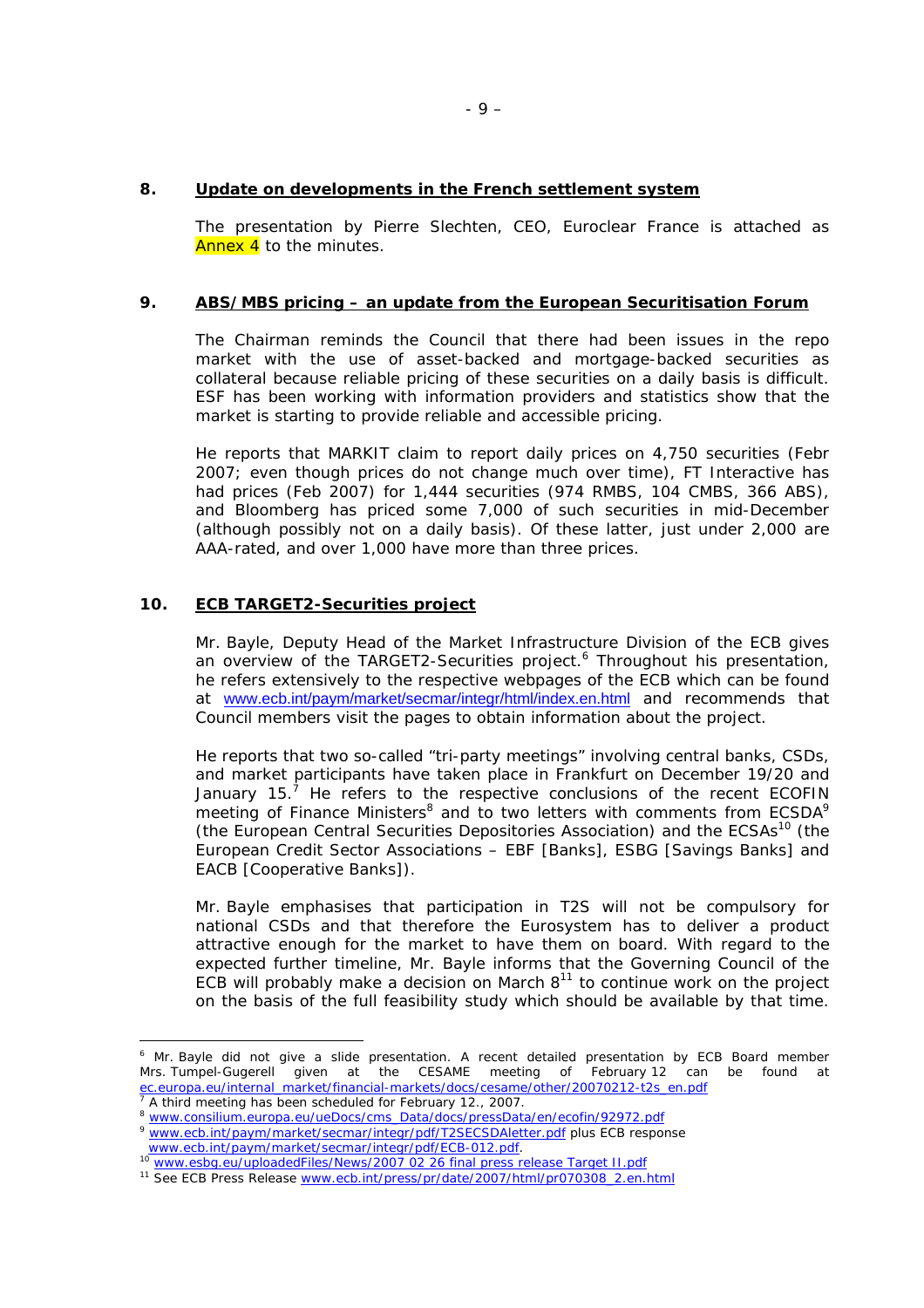This decision should consist of preparation the User Requirements with the market through an intense consultation process. Only after this assessment, the project would proceed into its next phase: its implementation.

On the project governance, Mr. Bayle says that no final decision has yet been made. He refers to the responses to an ECB staff working paper which have also been put on the ECB website and in particular to the one produced by the ERC. <sup>12</sup>

Mr. Bayle concludes confirming that it remains the objective of the ECB to deliver cross-border settlement at a cost lower than the lowest cost for domestic settlement within the euro-zone which would of course be much lower than the lowest cost of cross-border settlement. He emphasises that a strong European market is paramount for the global competitiveness of Europe.

The Chairman thanks Mr. Bayle for his presentation and reminds him of the careful support that repo practitioners had expressed in the ERC's letter of autumn 2006, adding that the key questions around scope, governance, and costs require further intense discussion to confirm this potential.

### **11. Accepting credit claims for Eurosystem credit operations – main issues and first experience**

The presentation by Michel Stubbe, Head of the Market Operations Analysis Division of the ECB, is attached as **Annex 5** to the minutes.

#### **12. Results of the elections to the European Repo committee**

Based on the ballot held, the Chairman announces the results of the elections to and the new composition of the ERC committee as follows:  $13$ 

| Ulf Bacher               | Dresdner Bank AG, Frankfurt                 |
|--------------------------|---------------------------------------------|
| Jean Marie Begonin       | Credit Suisse Securities (Europe) Ltd.      |
| Stefano Bellani          | J. P. Morgan Securities Ltd., London        |
| Olly Benkert             | Goldman Sachs International, London         |
| Eduard Cia               | Bayerische Hypo- und Vereinsbank AG, Munich |
| Herminio Crespo          | Caja de Madrid, Madrid                      |
| Mark Dearlove            | Barclays Capital Securities Ltd., London    |
| Godfried De Vidts        | ICAP Securities Ltd., London                |
| Edward Donald            | ABN AMRO Bank N.V., London branch           |
| Cameron Dunn             | Merrill Lynch International (MLI), London   |
| Johan Evenepoel          | Dexia Bank Belgium NV/SA, Brussels          |
| Eric Lepore              | Deutsche Bank AG, London branch             |
| Grigorios Markouizos     | Citigroup Global Markets Limited, London    |
| Andrea Masciovecchio     | Banca Intesa S.p.A., Milan                  |
| Ed McAleer               | Morgan Stanley & Co International Ltd.      |
| Simon Parkins            | BNP Paribas, London branch                  |
| David Roberts            | Royal Bank of Scotland, London              |
| Simon Tims               | UBS AG, Zurich                              |
| Stefaan Van de Mosselaer | Fortis Bank, Brussels                       |
|                          |                                             |

<span id="page-9-1"></span>

<span id="page-9-0"></span><sup>&</sup>lt;sup>12</sup> [www.ecb.int/paym/market/secmar/integr/html/feedback.en.html](http://www.ecb.int/paym/market/secmar/integr/html/feedback.en.html)<br><sup>13</sup> The composition of the ERC Committee can also be found on [www.icma-group.org/content/international1/european0.html](http://www.icma-group.org/content/international1/european0.html).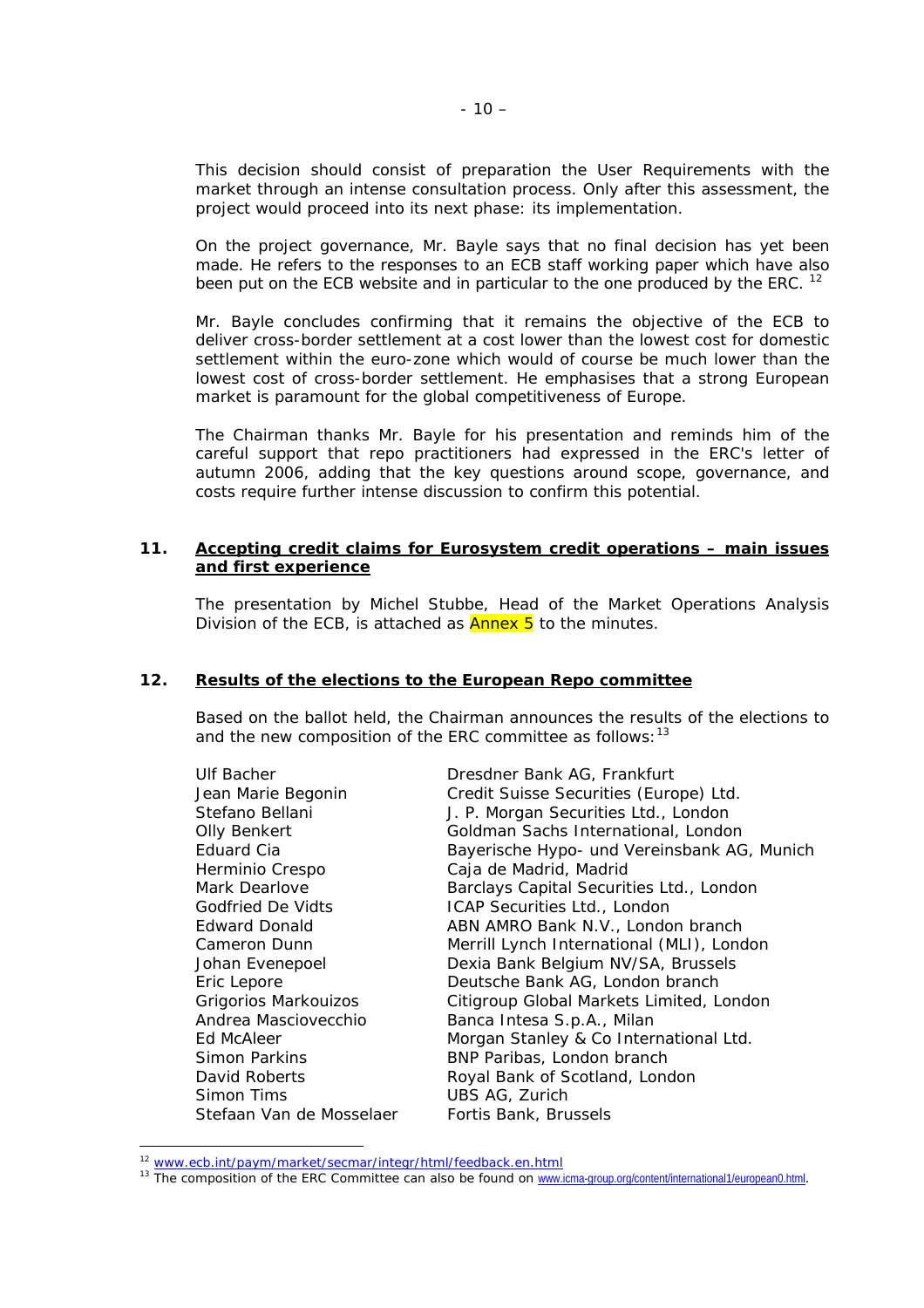The term of office of each of the above ERC Committee members will expire at the Annual General Meeting of the ERC Council to be held in spring 2008.

The Chairman expresses his thanks to all candidates. He also thanks the outgoing members of the Committee, Messrs. Dominick Emmanuelli, Michael Murray, and David Nicholls, for their tangible contribution to the work of the ERC Committee.

### **13. Election of a nominee for appointment by ICMA's Board as member of the IRC Committee**

In relation to the IRC Committee, Mr. Pozniak reports that the term of office of Mr. Ulf Bacher as member and vice-chairman of the IRC Committee has expired today. Therefore, the ERC Council has to determine a nominee for appointment by ICMA's board as one of the two ERC Council representatives<sup>14</sup> on and vicechairman of the IRC Committee. The term of office of this appointment would end at the ERC Council's annual general meeting in 2010.

The ERC Council notes that in its meeting held on October 4, 2006, it has renominated Mr. Godfried De Vidts as a member of the IRC Committee. Subsequently, in its meeting on November 24, 2006, the ICMA Board has unanimously appointed Mr. De Vidts as one of the two ERC Council representatives on and chairman of the IRC Committee. His term of office will end at the ERC Council's Annual General Meeting in 2009.

In its meeting of September 13, 2006, the ERC Committee has unanimously resolved to propose to the ERC Council to re-elect Mr. Ulf Bacher as nominee for appointment by the ICMA Board as one of the two ERC Council representatives on and vice chairman of the IRC Committee, should Mr. Bacher be re-elected into the ERC Committee. Mr. Bacher has accepted to stand for re-election.

Mr. Pozniak asks whether there are any further qualifying individuals<sup>15</sup> who would wish to stand for the election to fill the vacancy on the IRC Committee. This not being the case, Mr. Pozniak proposes to conduct the election by show of hands. This procedural proposal is not being objected.

By sign of hands, the ERC Council (with Mr. Bacher abstaining on behalf of his employer) then determines Mr. Ulf Bacher without opposition as nominee for appointment by the ICMA Board as one of the two ERC Council representatives on and vice chairman of the IRC Committee.

Mr. Pozniak undertakes to inform the ICMA Board accordingly.

Finally, the ERC Council notes that – subject to Mr. Bacher's respective appointment by the ICMA Board – the IRC Committee will be composed of the following two individuals:

<span id="page-10-1"></span><span id="page-10-0"></span>

<sup>&</sup>lt;sup>14</sup> see ICMA Rule 1012.2<br><sup>15</sup> meeting the criteria set forth in ICMA Rule 1013.3, i.e. persons who are presently employed by a member of the ERC Council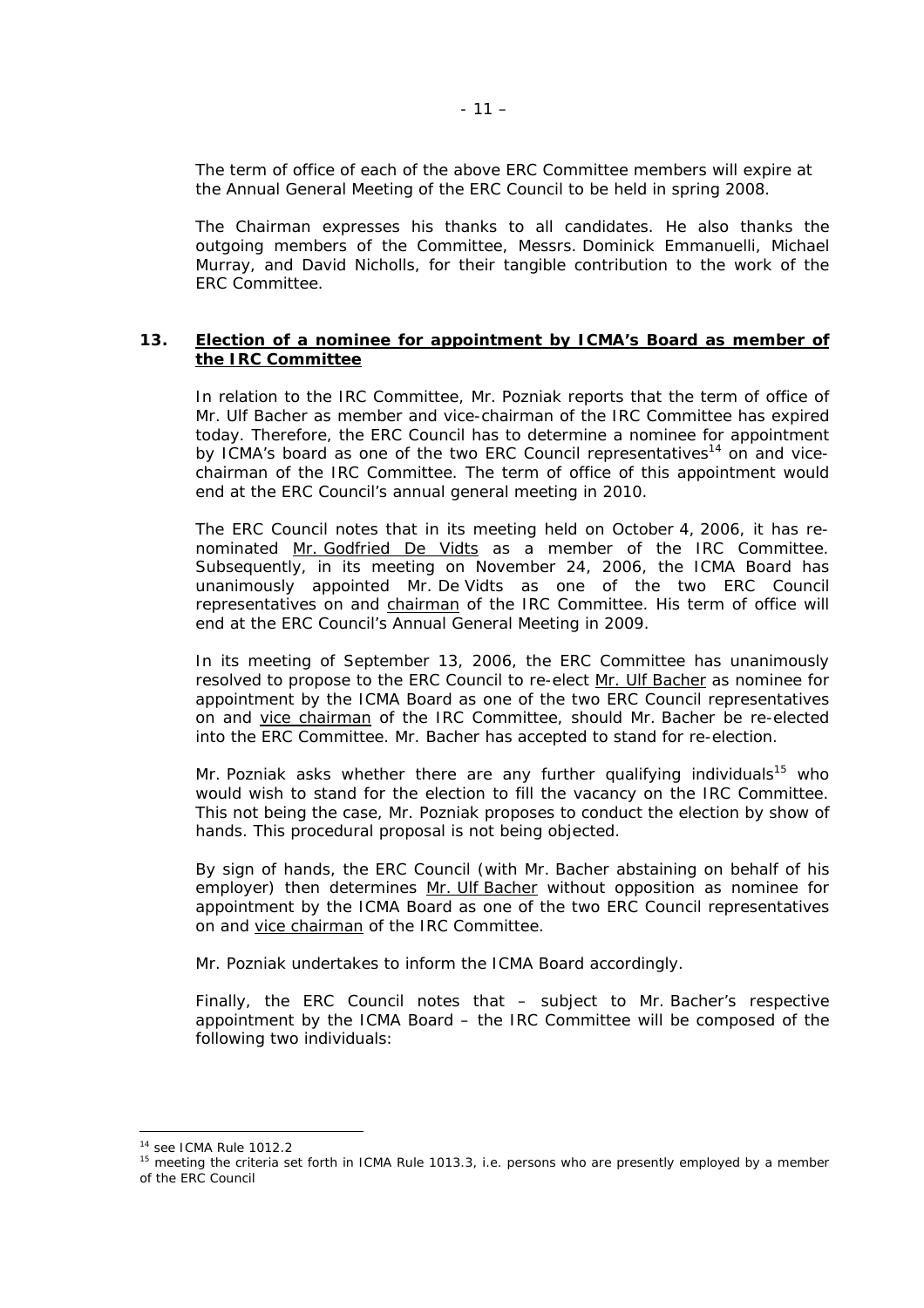- Mr. Godfried De Vidts (Chairman), ICAP Securities plc, London, with a term of office to expire at the ERC Council's Annual General Meeting in 2009;
- Mr. Ulf Bacher (Vice-Chairman), Dresdner Bank AG, Frankfurt/M, with a term of office to expire at the ERC Council's Annual General Meeting in 2010.

## **14.** Results of 12<sup>th</sup> repo survey

The presentation by Mr. Comotto (ICMA Centre at the University of Reading) is attached as  $\frac{\text{Annex } 6}{\text{to the minutes.}}$ <sup>[16](#page-11-0)</sup>

In his introduction, the Chairman reminds delegates that the quality of the survey and its representative character depend crucially on the level of participation by participants in the market. Mr. Comotto calls those ERC members that are not participating yet to join the exercise and asks delegates at the meeting to discuss the question of participation within their respective firms. He adds that participants in the survey have the additional benefit of getting access to the ranking results which are otherwise not available to the public.

The press release that accompanied the publication of the repo survey is attached as  $\frac{\text{Annex}}{\text{I}}$  to the minutes.<sup>[17](#page-11-1)</sup>

## **15. Any other presentations**

There are no other presentations.

#### **16. Updates on product delivery**

| LCH.Clearnet (John Burke)        | Product and development update              |
|----------------------------------|---------------------------------------------|
| Euroclear (Olivier Grimonpont)   | (i) Improved Interoperability between ICSDs |
|                                  | (ii) Collateral re-use service.             |
| Clearstream (Jean-Robert Wilkin) | Tri-party GC baskets & Re-use               |
|                                  |                                             |

The three presentations are attached to these minutes as **Annexes 8** through 10.

**17.**

<span id="page-11-0"></span><sup>&</sup>lt;sup>16</sup> The survey is available from

[www.icma-group.org/content/surveys/repo/latest.Par.0021.ParDownLoadFile.tmp/ICMA European repo market survey no 12 December 2006.pdf](http://www.icma-group.org/content/surveys/repo/latest.Par.0021.ParDownLoadFile.tmp/ICMA European repo market survey no 12 December 2006.pdf) <sup>17</sup> The press release is also available on

<span id="page-11-1"></span>[www.icma-group.org/news1/press.Par.0091.ParDownLoadFile.tmp/ICMA0709 - Latest ICMA survey shows strong growth in European repo market over 2006 \(2\).pdf](http://www.icma-group.org/news1/press.Par.0091.ParDownLoadFile.tmp/ICMA0709 - Latest ICMA survey shows strong growth in European repo market over 2006 (2).pdf)